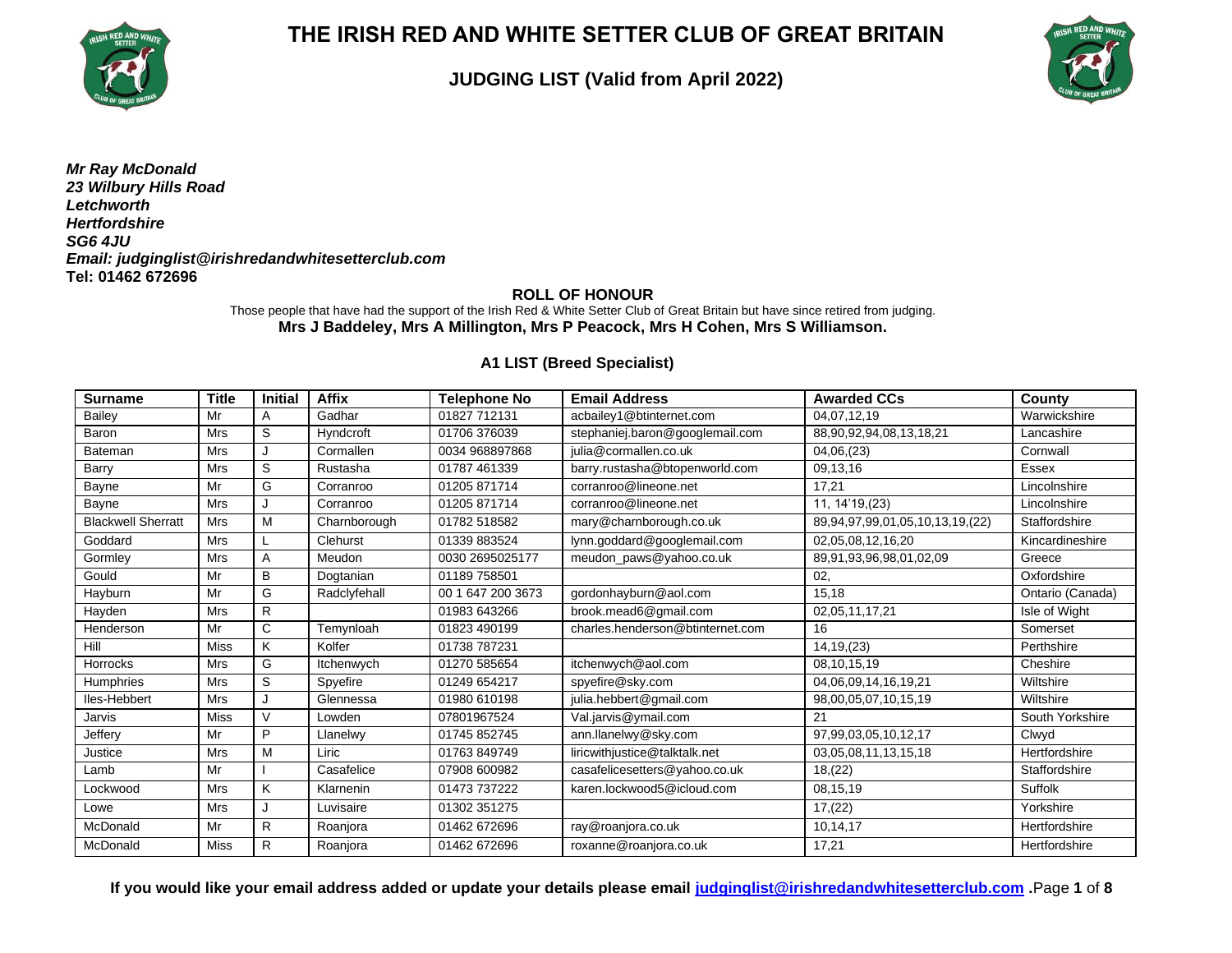

### **JUDGING LIST (Valid from April 2022)**



#### **A1 LIST (Breed Specialist) cont…..**

| <b>Surname</b> | Title       | <b>Initial</b> | <b>Affix</b> | <b>Telephone No</b> | <b>Email Address</b>          | <b>Awarded CCs</b>               | County               |
|----------------|-------------|----------------|--------------|---------------------|-------------------------------|----------------------------------|----------------------|
| Nash           | Mr          | D              | Exedon       | 01427 890930        |                               | 07                               | South Yorkshire      |
| Paterson       | Mrs         | S              | Torrweaving  | 01750 42250         |                               | 95,96,99,01,07,18,21             | <b>Selkirk</b>       |
| Richardson     | Mr          | P              | Fionnrua     | 01406 350725        |                               | 07                               | Lincolnshire         |
| Roffey         | <b>Miss</b> | S              | Autumnwood   | 01452 840399        | suzy.roffey@effem.com         | 08, 11, 13, 15, 17               | Gloucestershire      |
| Rose-Hay       | Mrs         | <b>REA</b>     | Cataluna     | 01270 524358        | liz@cataluna.org.uk           | 04,08,11,15,18,                  | Cheshire             |
| Tong           | Mr          | G              | Kellizlot    | 01623 482203        | kellizlot@ntlworld.com        | 10,14,                           | Nottinghamshire      |
| Tong           | <b>Mrs</b>  | S              | Kellizlot    | 01623 482203        | kellizlot@ntlworld.com        | 13,15                            | Nottinghamshire      |
| Troth          | Mr          | C.             | Collinsmoore | 07877 071029        |                               | 04,06,08,15                      | Warwickshire         |
| Tuite          | Mrs         | M              | Rua          | 01435 813435        |                               | 92,97,99,00,03,06,10             | East Sussex          |
| Wade           | Mrs         |                | Oldstone     | 01422 843307        | dwade1937@gmail.com           | 91,95,99,00,08,12,14,17          | Yorkshire            |
| Walker         | Mrs         | E              | Wroxham      | 01952 691347        | wroxhamgundogs@btinternet.com | 04,07,11,12,15,19,21             | Shropshire           |
| Walsh          | Miss        |                | Ardbraccan   | 00 353 1 834 1537   | ardbraccan@gmail.com          | 95,98,00,03,07,15                | Ireland              |
| Walton         | Mrs         | <b>SMB</b>     | Gallybob     | 01371 820401        | shelagh@waltonandco.com       | 16, 19, (22)                     | Essex                |
| Webb           | Mrs         |                | Shannonlee   | 01777 702542        |                               | 88,90,92,93,96,01,03,05,08,10,12 | Nottinghamshire      |
| Westwood       | Mrs         | ÷              | Eusanit      | 01902 656414        | eusanit@blueyonder.co.uk      | 11, 14, 16, 19                   | <b>West Midlands</b> |
| Whiting        | Mrs         |                | Rodale       | 01773 742095        |                               | 07,09,12,16,18                   | Derbyshire           |
| Wilson-Smith   | Miss        | K J            | Chardine     | 00357 97648568      | chardinegundogs@hotmail.com   | 96,97,00,03,04                   | Cyprus               |

### **A1 LIST (Non Specialist)**

| <b>Surname</b>       | Title      | <b>Initial</b> | <b>Affix</b>     | <b>Telephone No</b> | <b>Email Address</b>              | <b>Awarded CCs</b>                       | County          |
|----------------------|------------|----------------|------------------|---------------------|-----------------------------------|------------------------------------------|-----------------|
| Armstrong            | Mr         | M              | <b>Bitcon</b>    | 01228 674318        | ferndel@jthirlwell.fsnet.co.uk    | 06,07,09,13,16,19,21                     | Cumbria         |
| Arrowsmith           | <b>Mrs</b> | D              | Fleetapple       | 01283 575448        | di@fleetapple.co.uk               | 06,11                                    | Staffordshire   |
| Atkinson             | Mr         | C              | Segantii         | 01253 700597        | chrisatkinson51149@gmail.com      | 93, 97, 99, 00, 02, 04, 06, 11, 16, (22) | Lancashire      |
| Bell                 | Mr         | D              | Balintyne        | 01299 403804        |                                   | 15, 17, 21                               | Warwickshire    |
| Bexon                | Mr         | C              | Oldfield         | 01623 722037        |                                   | 95,97,00,05,09,13,17,22,                 | Nottinghamshire |
| Bott                 | Mr         | R              | Quensha          | 01757 611265        |                                   | 12, 14, 16, 19, (22)                     | Yorkshire       |
| Barney               | Mr         |                | Romaunt          | 01452 712107        | julien.barney@talk21.com          | 18,21                                    | West Midlands   |
| Blomme               | Mr         | R              | Norcroft         | 003256 487247       | blomme.ronny@scarlet.be           | 07,15                                    | Belgium         |
| <b>Byrne</b>         | <b>Mrs</b> | ٠J.            | Enryb            | 01706 853246        | enrybgundogs@gmail.com            | 21                                       | Lancashire      |
| <b>Butler-Holley</b> | <b>Mrs</b> | P              | <b>Shandwick</b> | 01226 282097        |                                   | 06, 11, 12, 14, 17, (23)                 | Yorkshire       |
| Cemis                | Ms         | R              |                  | 01789 296881        | ritacemis@hotmail.com             | 17                                       | Warwickshire    |
| Coode                | <b>Mrs</b> | C              | Warringah        | 01989740296         | warringahlabradors@btinternet.com | 04,06,11,18,(22)                         | Ross on Wye     |
| Cuddy                | Mr         | J.             | Balbriggan       | 07860 265578        | _cuddy@yahoo.co.uk                | 19                                       | Surrey          |
| Ford                 | Mr         | M              | Cuboglach        | 01633 416682        |                                   | 10, 13, (22)                             | Gwent           |
| Foss                 | <b>Mrs</b> |                | Elswood          | 01614 400014        |                                   | 91,92,95,98,01,03,07,11,16               | Cheshire        |

**If you would like your email address added or update your details please email [judginglist@irishredandwhitesetterclub.com](mailto:judginglist@irishredandwhitesetterclub.com) .**Page **2** of **8**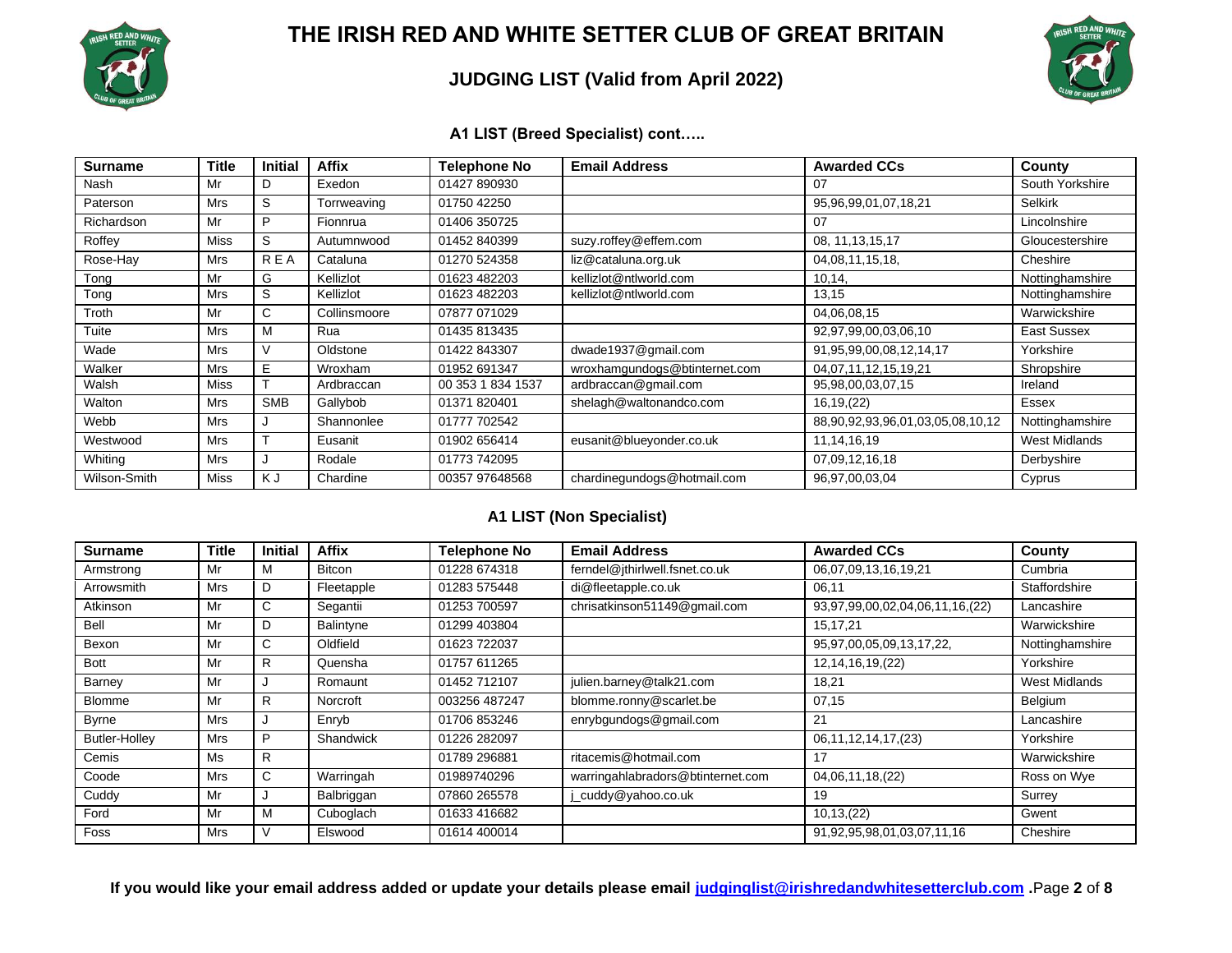

### **JUDGING LIST (Valid from April 2022)**



| A1 LIST (Non Specialist) cont |              |                |                   |                               |                                |                                |                 |  |  |  |  |
|-------------------------------|--------------|----------------|-------------------|-------------------------------|--------------------------------|--------------------------------|-----------------|--|--|--|--|
| <b>Surname</b>                | <b>Title</b> | <b>Initial</b> | <b>Affix</b>      | <b>Telephone No</b>           | <b>Email Address</b>           | <b>Awarded CCs</b>             | County          |  |  |  |  |
| Glen                          | Ms           |                | Wilholme          | 01845 577764                  |                                | 19                             | <b>Thirsk</b>   |  |  |  |  |
| Griffith                      | Mr           | G              | Glanerch          | 01745 730215                  |                                | 19                             | Denbigh         |  |  |  |  |
| Grimsdell                     | Mrs          | F              | <b>Tattersett</b> | 01953 483536                  |                                | 16,18,                         | Norfolk         |  |  |  |  |
| Gurney                        | <b>Mrs</b>   | M              | Danaway           | 01865 873029                  |                                | 01,03,05,07,09,13              | Oxfordshire     |  |  |  |  |
| Haran                         | Mr           | GR             | Magregor          | 01505 685539                  | magregorgundogs@aol.com        | 16, (21)                       | Ayrshire        |  |  |  |  |
| Harley                        | Mrs          | $\vee$         | Donvaleset        | 01623 487168                  | donald.harley@sky.com          | 18                             | Nottinghamshire |  |  |  |  |
| Henderson                     | Ms           | M              | Sametsuz          | 01461 40106/<br>07887 517924  | sametsuz@yahoo.co.uk           | 09,12,17                       | <b>Dumfries</b> |  |  |  |  |
| <b>Hollings</b>               | <b>Mrs</b>   | E <sub>P</sub> | Gunalt            | 01132 505113                  |                                | 95, 97, 98, 02, 05, 07, 11, 14 | Yorkshire       |  |  |  |  |
| Hollings                      | Mr           | S              | Gunalt            | 01132 505113                  |                                | 05,13,17                       | Yorkshire       |  |  |  |  |
| Horswell                      | Mr           | J              | <b>Drakesleat</b> | 01509 674059                  | jeffdleat@aol.com              | 10, 15, 16, (23)               | Derbyshire      |  |  |  |  |
| Howarth                       | Mr           | D              | Moorbrook         | 01524 222052                  | arkview@aol.com                | 15, 18, 19, (22)               | Lancashire      |  |  |  |  |
| Howes                         | Mr           | M              | Medogold          | 07717 767528                  | mickhowes47@gmail.com          | 09,14                          | Oxfordshire     |  |  |  |  |
| James                         | Dr           | $\mathsf{R}$   | Jasmorne          | 01832 293422                  |                                | 03,05,09,11,12,18              | Cambridgeshire  |  |  |  |  |
| Jobse                         | Mr           | S              |                   | 0046171 44101                 |                                | 18, (22)                       | Sweden          |  |  |  |  |
| Kane                          | Mr           | F              | Hirontower        | 01642 485895                  |                                | 95,99,01,03,06,11,14,17,20,22  | Cleveland       |  |  |  |  |
| Limpus                        | Mr           | B              | Karidell          | 01752 405795                  |                                | 18,21                          | Devon           |  |  |  |  |
| Mackay                        | Mr           | $\mathbf C$    | Woodglade         | 01372 810936                  |                                | 02,08,09,16,18                 | Surrey          |  |  |  |  |
| <b>McMaster</b>               | Mr           | $\mathsf{R}$   |                   | 01429 837223                  |                                | 01,11,14,                      | Co. Durham      |  |  |  |  |
| Miller                        | Mr           | D              | Feorlig           | 01707 261085                  |                                | 98,00,02,04,10                 | Hertfordshire   |  |  |  |  |
| Miller                        | Mrs          | J              | Feorlig           | 01455 220330                  |                                | 05, 10, 11, 13, 16, (22)       | Leicestershire  |  |  |  |  |
| Moores (was Gorman)           | <b>Mrs</b>   | Κ              | Walgoreg          | 01788 860590                  | walgoreg@aol.com               | 06,08,09,12,16,(22)            | Leicestershire  |  |  |  |  |
| Morris                        | Mr           | R              | Lascoed           | 01633 612326                  | rjmorris12@btinternet.com      | 21                             | Wales           |  |  |  |  |
| Rees                          | Mr           | M              | Tyndale           | 01179 563959                  | martynjrees@btinternet.com     | 22                             | <b>Bristol</b>  |  |  |  |  |
| Richardson                    | Mr           | J              | Darrachonna       | 01475 520989                  | darrachonnax2@aol.com          | 15,17,19                       | Renfrew         |  |  |  |  |
| Schofield                     | <b>Mrs</b>   | C              | Risanda           | 01246 418624                  |                                | 12, 15, (23)                   | Derbyshire      |  |  |  |  |
| Shields                       | Mr           | D              | Wilholme          | 01845 577764                  |                                | 15,                            | Yorkshire       |  |  |  |  |
| Stewart-Ritchie               | <b>Mrs</b>   | D              | Gwendariff        | 02892 613701                  |                                | 09, 11, 15, (22)               | N. Ireland      |  |  |  |  |
| Thirlwell                     | Mr           | $\mathsf{J}$   | Ferndel           | 01914 887168                  | ferndel@jthirlwell.fsnet.co.uk | 08, 10, 13, 16                 | Tyne & Wear     |  |  |  |  |
| <b>Thorn Andrews</b>          | <b>Mrs</b>   | Ζ              | <b>Drakesleat</b> | 01905 820720                  |                                | 92,95,02,14,19,                | Worcestershire  |  |  |  |  |
| Tobin                         | Mr           | D              | Davigdor          | 01772 451346                  |                                | 91,00,02,11                    | Lancashire      |  |  |  |  |
| Urek                          | Mrs          |                |                   |                               |                                | 18                             | Slovenia        |  |  |  |  |
| Webster                       | Mrs          | Α              | Asquanne          | 01530 249952                  |                                | 01,07,10,17                    | Leicestershire  |  |  |  |  |
| Whyte                         | Mr           | F              | Kazval            | 01461 800372 /<br>07775701057 | frankwhyte.kazval@yahoo.com    | 17,21                          | Dumfries        |  |  |  |  |
| Williams                      | <b>Mrs</b>   | P              | Bournehouse       | 01543 473220                  | bournehouse@googlemail.com     | 98,00,07,08,11,13,15,19        | Staffordshire   |  |  |  |  |
| Woodward                      | Mr           | C              | Wadeson           | 01709 896663                  |                                | 12,16,19                       | Yorkshire       |  |  |  |  |
| Young                         | Mr           | Κ              | Pyngold           | 01926 336480                  |                                | 14, 17, 19                     | Warwickshire    |  |  |  |  |

**If you would like your email address added or update your details please email [judginglist@irishredandwhitesetterclub.com](mailto:judginglist@irishredandwhitesetterclub.com) .**Page **3** of **8**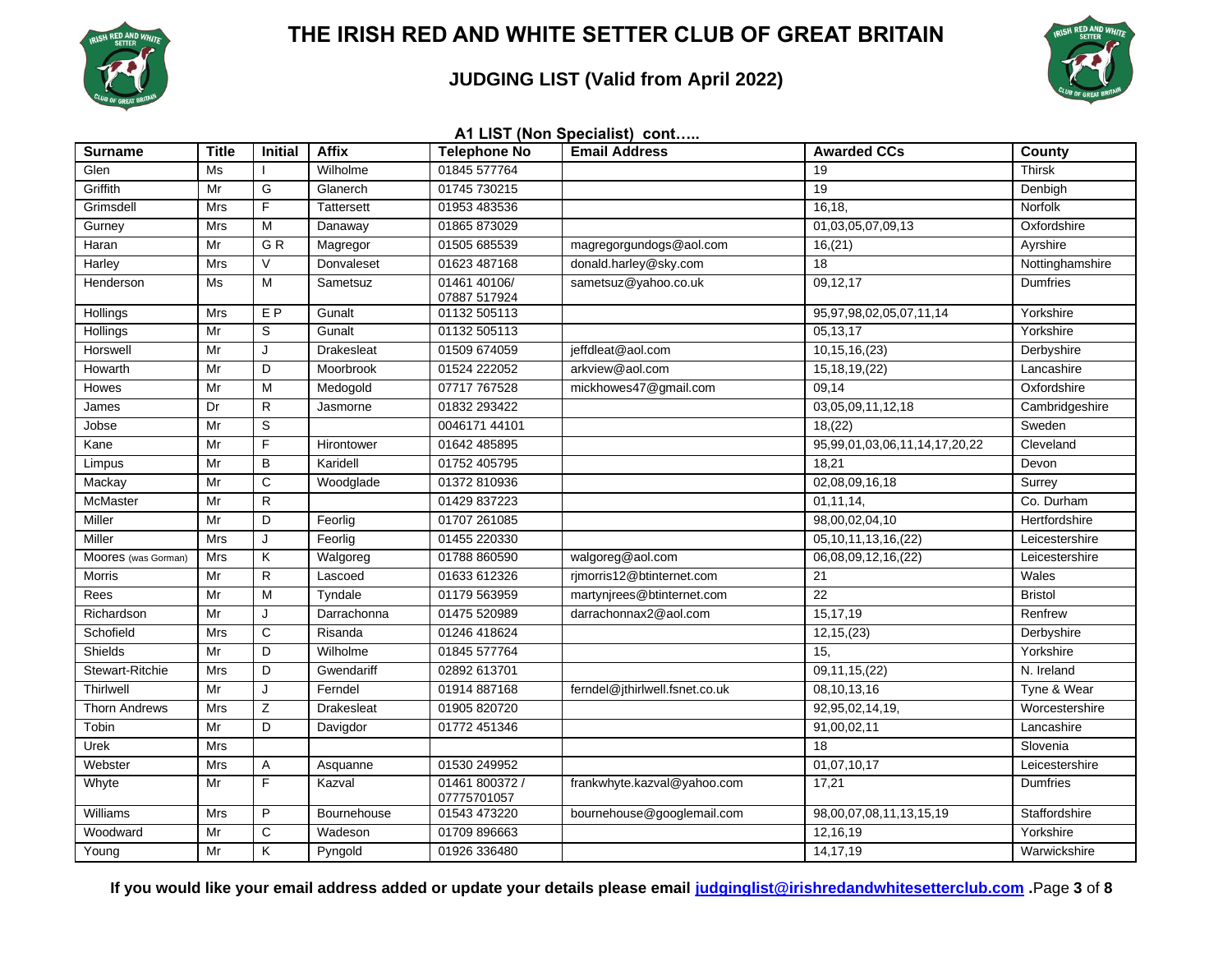

### **JUDGING LIST (Valid from April 2022)**



#### **A2 LIST (Non Specialist)**

| <b>Surname</b> | <b>Title</b> | <b>Initial</b> | <b>Affix</b> | <b>Telephone No</b>          | <b>Email Address</b>              | <b>First CC Appointment</b> | County         |
|----------------|--------------|----------------|--------------|------------------------------|-----------------------------------|-----------------------------|----------------|
| Eyeington      | Mrs          |                | Meadowdale   | 01354 693358<br>07796 530667 | jane@meadowdale.co.uk             |                             | Cambridgeshire |
| Gardner        | Miss         |                | Danwish      | 07891 039310                 | solomanmax@yahoo.co.uk            |                             | Yorkshire      |
| <b>Howes</b>   | Mrs          |                | Medogold     | 07885 442757                 | dinidowes@gmail.com               |                             | Oxfordshire    |
| Hunt           | Mr           |                | Setthornes   | 01590 610238                 | laurence.hunt2@btinternet.com     | (22)                        | Hampshire      |
| King           | Mrs          |                | Kirkavagh    | 0208 698 6422                | linda@kirkavaghirishsetters.co.uk | (22)                        | Kent           |
| Martin         | Mrs          |                | Sunhouse     | 01568 708303                 | ruth@sunhousegundogs.co.uk        |                             | Herefordshire  |
| Moore          | Miss         | ◡              | Gadhelic     | 01352 810490                 | gadhelic1@yahoo.com               | (22)                        | Denbigh        |
| Prangle        | <b>Miss</b>  | ◡              | Heathclare   | 01249 658288                 | Irishsetter1@icloud.com           | (22)                        | Wiltshire      |
| Stafford JP    | Mr           |                | Farnfield    | 01792 797401                 | rsfarnfield@aol.com               | (22)                        | Swansea        |

#### **A3 LIST (Breed Specialist)**

| <b>Surname</b> | Title | <b>Initial</b> | <b>Affix</b> | Telephone No                   | <b>Email Address</b>     | <b>First CC Appointment</b> | County         |
|----------------|-------|----------------|--------------|--------------------------------|--------------------------|-----------------------------|----------------|
| Bamford        | Mr    |                |              | 01283 762951                   |                          |                             | Derbyshire     |
| <b>Bettis</b>  | Mrs   | ◡              | Ornella      | 01299 266380                   |                          |                             | Warwickshire   |
| Catton         | Ms    |                | Ferngate     | 01354 680407                   | stewartcook89@msn.com    |                             | Cambridgeshire |
| Green          | Miss  | N              | Viszaset     | 01226 200476                   | viszaset@gmail.com       | (23)                        | Yorkshire      |
| <b>Jakins</b>  | Miss  | P A            |              | 01472 313917 /<br>07725 328038 | trish.jakins@hotmail.com |                             | Lincolnshire   |

#### **A3 LIST (Non Specialist)**

| Surname  | Title | Initia | <b>Affix</b>     | Telephone No | <b>Email Address</b>           | $\sim$<br><b>First CC Appointment</b> | County       |
|----------|-------|--------|------------------|--------------|--------------------------------|---------------------------------------|--------------|
| Mappin   | Mrs   |        | <b>Brverdale</b> | 01724 764096 | brverdalegordons@tiscali.co.uk | (22)                                  | Lincolnshire |
| Mitchell | IVII  |        | Staxvl           | 01253 694929 | stevemitch2014@sky.com         | (22)                                  | Lancashire   |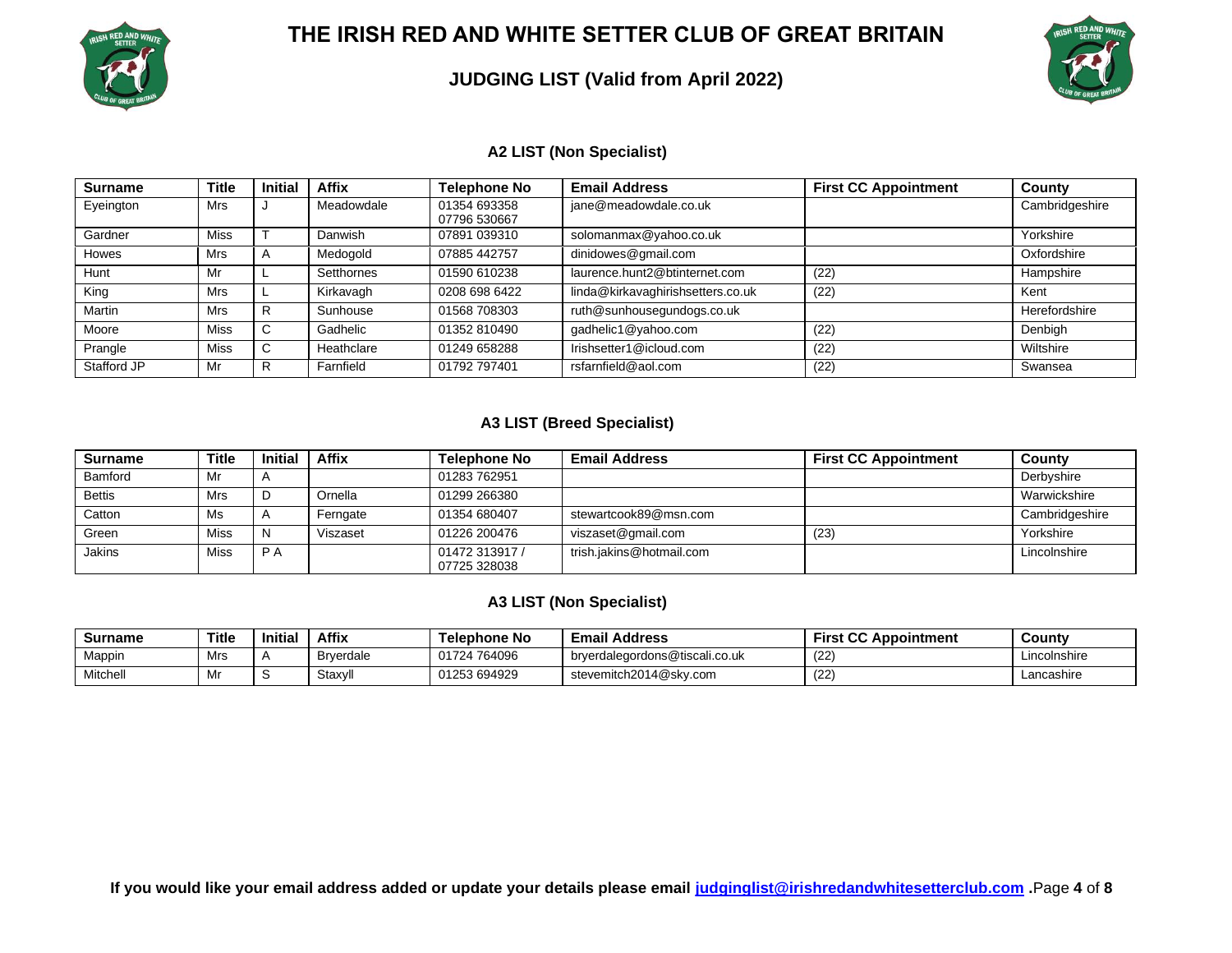

### **JUDGING LIST (Valid from April 2022)**



#### **B LIST (Breed Specialist)**

| <b>Surname</b> | Title       | <b>Initial</b> | <b>Affix</b>        | <b>Telephone</b> | <b>Email</b>                 | County          |
|----------------|-------------|----------------|---------------------|------------------|------------------------------|-----------------|
| Bailey         | <b>Mrs</b>  | $\mathsf{A}$   | Gadhar              | 01827 712131     |                              | Warwickshire    |
| <b>Burton</b>  | Mrs         | A              | Ashfield            | 01636 626587     |                              | Nottinghamshire |
| Collins        | Mr          | P              | <b>Forest Point</b> | 07841596613      | Lynn.collins10@ntlworld.com  | Nottinghamshire |
| Cook           | Mr          | S              | Ferngate            | 01354 680407     | stewartcook89@msn.com        | Cambridgeshire  |
| Gill           | <b>Mrs</b>  | C.             | Diptonia            | 01207 570258     |                              | Co.Durham       |
| Hart           | Mr          | G              | Gilliegrae          | 01785 223591     | grahamhart595@btinternet.com | Staffordshire   |
| Nash           | <b>Mrs</b>  |                | Exedon              | 01427 890930     |                              | Yorkshire       |
| Richardson     | <b>Mrs</b>  | A              | Fionnrua            | 01406 350725     |                              | Lincolnshire    |
| <b>Robins</b>  | Mr          | A              | Destanli            | 01530 413004     |                              | Derbyshire      |
| Tattersall     | Mrs         | A              | Alanea              | 01274 551174     | anitaessalanea@hotmail.co.uk | Yorkshire       |
| Vervenne       | Mr          | D              | Exclusives          | 00 32 59290673   |                              | Belgium         |
| Whitaker       | <b>MIss</b> | М              | Viewland            | 01524 413435     | N/A                          | Lancashire      |

#### **B LIST (Non Specialist)**

| <b>Surname</b>    | Title       | <b>Initial</b> | <b>Affix</b>   | <b>Telephone</b>            | Email                           | County          |
|-------------------|-------------|----------------|----------------|-----------------------------|---------------------------------|-----------------|
| Alcorn            | Mr          | D <sub>R</sub> | <b>Rutilus</b> | 07719 407621                | davidralcorn@outlook.com        | Lanarkshire     |
| Armstrong         | Mr          | P              | Atron          | 01773 781578                | atron@ntlworld.com              | Nottinghamshire |
| Armstrong-Rodgers | Mrs         |                | Scottsway      | 01773 781578                | atron@ntlworld.com              | Nottinghamshire |
| Barney            | <b>Mrs</b>  | R.             | Verrami        | 07983 512464                | rachel.barney@icloud.com        | <b>Norfolk</b>  |
| <b>Bradley</b>    | Ms          | Е              | Highforce      | 07796 132946                | laineyviz@gmail.com             | Yorkshire       |
| Browne-Cole       | Mr          | W              | Travella       | 01179 655431                |                                 | Avon            |
| <b>Bunting</b>    | Mrs         | S              | Mossdew        | 01670 514522 / 07802 237668 | bunting02.sylvia@btinternet.com | Northumberland  |
| Crocker           | Mr          | B              | Riverbrue      | 07824 776757                | crockerblake@aol.com            | Somerset        |
| Curr              | Dr          | G              | <b>Natimuk</b> | 0208 743 4073               | gegc@btinternet.com             | London          |
| Daltrey           | Mr          |                | Bananadance    | 01634 364539                | jonathan@bananadance.com        | Kent            |
| <b>Davies</b>     | <b>Miss</b> | P              | Benbreac       | 01827 716765                | benbreac@aol.com                | Warwickshire    |
| <b>Gill Davis</b> | Mrs         |                | Rosecourt      | 01885 482404                |                                 | Herefordshire   |
| Glen              | Ms          |                | Wilholme       | 01845 577764                |                                 | <b>Thirsk</b>   |
| Hargreaves        | Mr          |                | Forgeway       | 01606 40110                 |                                 | Cheshire        |
| <b>Hughes</b>     | Mrs         | Е              | Sonnenberg     | 01454 228439                | r and e@onetel.com              | Gloucestershire |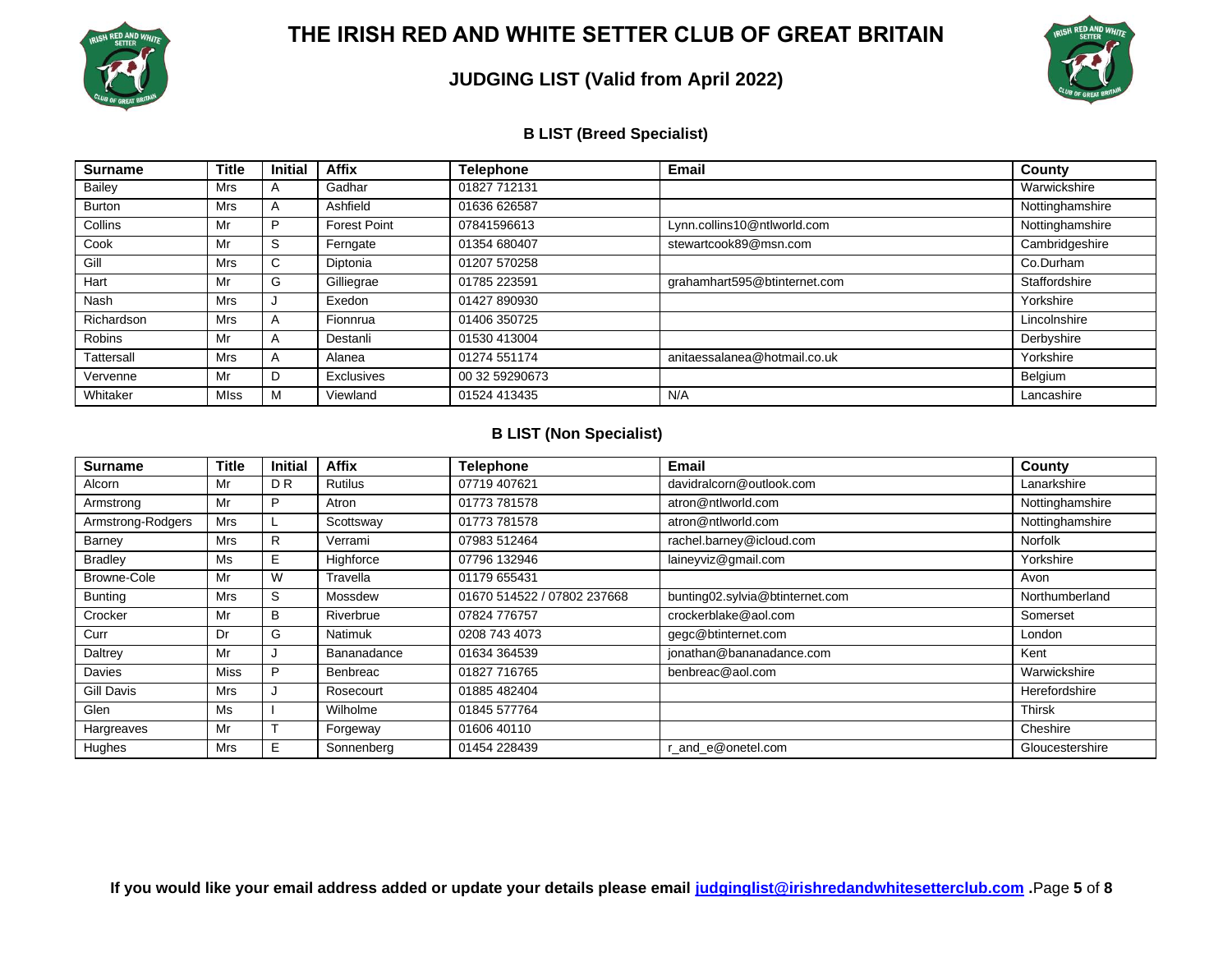

### **JUDGING LIST (Valid from April 2022)**



**B LIST (Non Specialist)…..cont.**

| <b>Surname</b>           | <b>Title</b> | <b>Initial</b> | <b>Affix</b>    | <b>Telephone</b> | Email                             | <b>County</b>         |
|--------------------------|--------------|----------------|-----------------|------------------|-----------------------------------|-----------------------|
| Hutchison                | Mr           | D              | Waverton        | 01322 408359     | davidhutchison116@virginmedia.com | Kent                  |
| Johnson                  | <b>Miss</b>  | B              | Downstream      | 01638 750614     | downstreamfcr@hotmail.co.uk       | Suffolk               |
| Lewis                    | <b>Miss</b>  | C              | Hearnwood       | 01582 842242     | Clairelewis27@hotmail.co.uk       | Hertfordshire         |
| Lewis                    | <b>Miss</b>  | ${\sf R}$      | Valasarch       | 01929 462747     | lewislevene@talktalk.net          | Hertfordshire         |
| <b>Malins</b>            | <b>Mrs</b>   | P J            |                 | 0208 657 0894    |                                   | Surrey                |
| Millward                 | Mr           | J              | Eldersfield     | 01527 61377      | johnjmillward@sky.com             | Worcestershire        |
| Mitchell                 | <b>Mrs</b>   | M              | Staxyll         | 01253 694929     | stevemitch2014@sky.com            | Lancashire            |
| Morgan                   | Mrs          | $\mathbf C$    | Cwsscwn         | 01709 760124     | morgan@thechrisses.co.uk          | South Yorkshire       |
| Mosedale                 | Mr           | R              | Knightsbay      | 01530 481080     | russellmosedale@hotmail.co.uk     | Leicestershire        |
| Nagaty                   | Mr           | $\mathsf{R}$   | Marlbeck        | 01483 534716     | ramsey.nagaty@sky.com             | Surrey                |
| O'Driscoll               | <b>Mrs</b>   | G              | Fowington       | 01890 830391     |                                   | <b>Berwick</b>        |
| Pallister                | <b>Mrs</b>   | P              | Penwyn          | 01529302236      |                                   | Lincolnshire          |
| Parker                   | <b>Mrs</b>   |                | Tintookie       | 0061 8 9398 8301 |                                   | Australia             |
| Pavey                    | Mr           | P <sub>M</sub> | Joneva          | 01944 758743     | peterpavey@yahoo.com              | North Yorkshire       |
| Phillips                 | Mr           | M              | Jaeva           | 07742815228      |                                   | Warwickshire          |
| <b>Pitts</b>             | Mr           | S              | Wandsfell       | 01945 774425     |                                   | Cambridgeshire        |
| Reid                     | Mrs          | Κ              | <b>Diersett</b> | 01526 343630     | diersett@outlook.com              | Lincolnshire          |
| <b>Richards</b>          | <b>Mrs</b>   | J              | Eastlands       | 01202 575581     |                                   | Dorset                |
| Rose                     | Mr           | S              | Cataluna        | 01270 524358     | Sean.rose@cheshireeast.gov.uk     | Cheshire              |
| Ross                     | Mr           | B              | Autumnglow      | 01873 840291     |                                   | Monmouthshire         |
| <b>Ross</b>              | <b>Mrs</b>   | G              | Autumnglow      | 01873 840291     |                                   | Monmouthshire         |
| <b>Sturrock</b>          | Mrs          | $\mathbb S$    | Forfarian       | 01674 840820     | sandrasturrock@btinternet.com     | Scotland              |
| Stephenson               | Mr           | E              | Steeplow        | 01629 540608     | steeplow@btinternet.com           | Derbyshire            |
| Suchett-Kaye             | Dr           | R              | Settskaye       | 01623 835694     |                                   | Nottinghamshire       |
| Tye                      | Mrs          | H              | Tymora          | 0208 460 2049    |                                   | Kent                  |
| Ward                     | <b>Mrs</b>   | J              | Mianja          | 01132 526560     | jacqueline-ward1@sky.com          | <b>West Yorkshire</b> |
| Webster                  | Mr           | $\overline{E}$ | Benjcroft       | 01573 460363     |                                   | Kelso                 |
| White                    | <b>Mrs</b>   | M              | Magalan         | 01939 220537     |                                   | Shropshire            |
| Williams (nee McPherson) | Mrs          | $\mathbb S$    | Rishona         | 01865 769392     | shonamacpherson@talktalk.net      | Oxfordshire           |
| Worth                    | Mr           | N              | Sarabande       | 01792 795382     | Sarabande.wss@gmail.com           | Swansea               |

**If you would like your email address added or update your details please email [judginglist@irishredandwhitesetterclub.com](mailto:judginglist@irishredandwhitesetterclub.com) .**Page **6** of **8**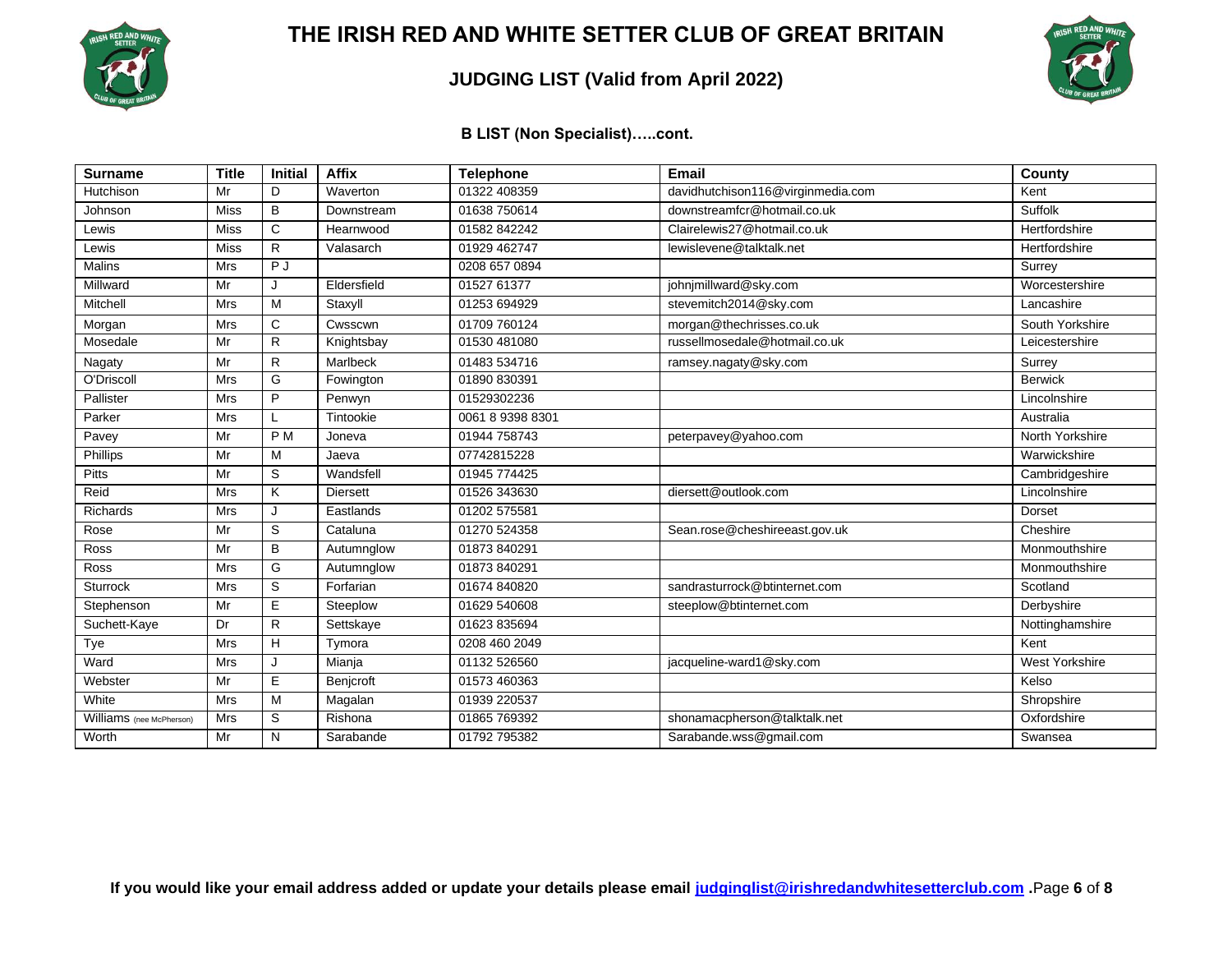

## **JUDGING LIST (Valid from April 2022)**



| <b>C LIST (Breed Specialist)</b> |              |         |                     |                  |                              |                 |  |  |  |
|----------------------------------|--------------|---------|---------------------|------------------|------------------------------|-----------------|--|--|--|
| <b>Surname</b>                   | <b>Title</b> | Initial | <b>Affix</b>        | <b>Telephone</b> | <b>Email</b>                 | County          |  |  |  |
| Harley                           | Mr           |         | Donvaleset          | 01623 487168     | donald.harley@sky.com        | Nottinghamshire |  |  |  |
| Lindsay                          | Miss         |         | Aniuli              | 01337 831243     |                              | Fife            |  |  |  |
| <b>Mathis</b>                    | Sna          |         | <b>United Spots</b> | 00 39 0690154934 |                              | Italy           |  |  |  |
| <b>Rowles</b>                    | Mrs          |         | Zendarric           | 01509 215619     | zendarricsetters@yahoo.co.uk | Leicestershire  |  |  |  |
| <b>Rowles</b>                    | Mr           | М       | Zendarric           | 01509 215619     | martinrowles1@gmail.com      | Leicestershire  |  |  |  |
| Westwood                         | Miss         |         | Eusanit             | 01902 656414     |                              | West Midlands   |  |  |  |

#### **C LIST (Non Specialist)**

| <b>Surname</b> | <b>Title</b> | Initial        | <b>Affix</b>  | <b>Telephone</b> | <b>Email</b>                   | County               |
|----------------|--------------|----------------|---------------|------------------|--------------------------------|----------------------|
| Adshead        | Ms           | A              | Afonbach      | 07598 422830     | Afonbach@gmail.com             | Denbighshire         |
| Adshead        | <b>Miss</b>  | A              | Afonbach      | 07950 448259     | alex_adshead@hotmail.com       | Denbighshire         |
| <b>Boyles</b>  | <b>Mrs</b>   | $\mathsf{T}$   | <b>Bleyos</b> | 07821 674619     | tracy@bleyos.co.uk             | Argyle               |
| <b>Bryant</b>  | <b>Miss</b>  | E              | Phenset       | 01480 839836     | e.bryant@hotmail.co.uk         | Cambridgeshire       |
| <b>Bryant</b>  | Mr           | N              | Phenset       | 01525 405956     | nigel.s.bryant@btopenworld.com | Bedfordshire         |
| Callister      | <b>Mrs</b>   | Α              | Redleven      | 01642 877676     |                                | Cleveland            |
| Casey          | Mr           | E.             | Kasara        | 01792 797404     | edcasey8@gmail.com             | Swansea              |
| Collins-Pitman | <b>Mrs</b>   | J              | Amscot        | 07877 286782     | amscotgordons@aol.com          | Co Durham            |
| Cox            | Mr           |                | Vanitonia     | 01278 760210     | teamvanitonia@aol.com          | Somerset             |
| Cox            | <b>Mrs</b>   | R              | Tiroen        | 01534 625363     | roe.cox1@gmail.com             | Jersey               |
| Cristofoli     | <b>Ms</b>    | D              | Semsox        | 01278 433880     | semsox@gmail.com               | Somerset             |
| Danks-Kemish   | <b>Miss</b>  | O <sub>P</sub> | Alolfrana     | 07824 427161     | Oliviadk.sett@gmail.com        | Gwynedd              |
| Danks-Kemish   | <b>Mrs</b>   | RD             | Alolfrana     | 07920 021975     | Beccy.kemish@gmail.com         | Gwynedd              |
| Davis          | <b>Mrs</b>   |                | Corribeg      | 0121 353 1246    |                                | <b>West Midlands</b> |
| Dempster       | <b>Mrs</b>   | P              | Benreeda      | 01651 891402     |                                | Aberdeenshire        |
| Farningham     | <b>Mrs</b>   | E.             | Pitalpin      | 01382 611076     |                                | Angus                |
| Gray           | Mr           | W              | Syear         | 01509 813849     | billgray1@btinternet.com       | Leicestershire       |
| Hallam         | <b>Mrs</b>   | A              | Redic         | 01623 558044     |                                | Nottinghamshire      |
| Henshaw        | <b>Miss</b>  | A              | Peteshe       | 01980 504600     | Ambs henshaw@hotmail.com       | Wiltshire            |
| Hughes         | Mr           | G <sub>F</sub> | Kitteyshaw    | 01294 844717     |                                | Ayrshire             |
| Hill           | Mr           | В              | Samontoly     | 0121 525 1417    |                                | <b>West Midlands</b> |
| Jury           | <b>Mrs</b>   | C              | Tibblestone   | 01386 584400     |                                | Gloucestershire      |
| Laidlaw        | Mr           | D              | Glencarron    | 01324 823133     |                                | Falkirk              |
| Leather        | Mrs          | M              | Pewterspeare  | 01352 740780     |                                | Flintshire           |
| Lilley         | <b>Mrs</b>   |                | Kensing       | 01403 822222     |                                | <b>Sussex</b>        |

**If you would like your email address added or update your details please email [judginglist@irishredandwhitesetterclub.com](mailto:judginglist@irishredandwhitesetterclub.com) .**Page **7** of **8**